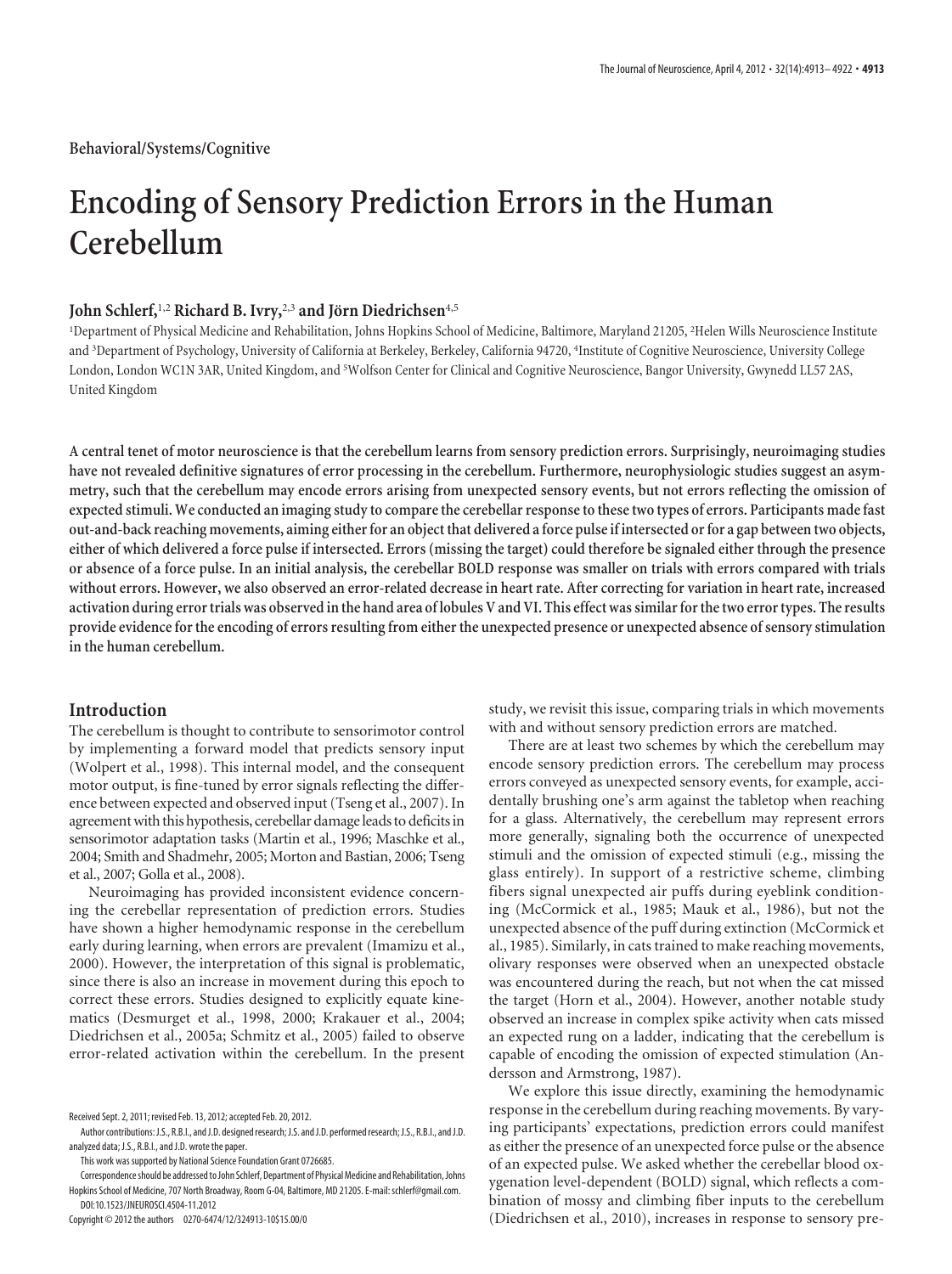

Figure 1. Experimental task. The stimulus display consisted of 21 dots (13 shown here), with one dot—the target—presented in a unique color. Holding a nonmagnetic robotic arm, participants made a fast out-and-back movement from a yellow starting circle, attempting to intersect the target. Solid lines indicate arm trajectories. A resistive force pulse was provided to the hand as soon as it intersected a red dot on the outward movement. No pulse was delivered when the hand intersected a white dot. This created a  $2 \times 2$  design, where participants either aimed for a red dot and expected a force pulse (left column), or aimed for a white dot and expected to not receive a force pulse (right column). Errors can be signaled by the presence of an unexpected stimulus (intersecting a red dot while aiming for a white target; top right) or the absence of an expected stimulus (intersecting a white dot when aiming for a red target; bottom left). Visual feedback of hand position was present on half of the trials. We increased the error rates by adding a  $\pm$  7° rotation to hand position (and, when present, visual feedback) on 33% of the trials.

diction errors in general, or only to unexpected sensory stimulation.

An important, but often ignored, concern for the study of prediction errors with fMRI is the influence of heart rate on the BOLD signal. Because unexpected events and negative feedback may influence heart rate (Jennings and van der Molen, 2002; Crone et al., 2004), we incorporated cardiac measurements as a covariate in the analyses.

# **Materials and Methods**

*Participants.* Ten adults (mean age, 23 years; SD, 4 years; 3 females) from the student population at Bangor University, with no history of neurological injury or disorders, served as participants. An 11th participant was excluded from the study after a postsession debriefing in which he indicated difficulty in resolving the target locations without corrective lenses. Participants were paid for their time. The study was approved by the institutional review board of the School of Psychology, Bangor University.

*Apparatus.* Participants lay supine in the fMRI scanner with the head stabilized by a custom-fit bite bar. They grasped the handle of a nonmagnetic two-joint robotic manipulandum (http://fmrirobot.org) (Diedrichsen et al., 2005a), which was linked to a computer located in a control room. This device allows for low-friction, two-dimensional movements within the horizontal plane. Linear optical encoders on the elbow and shoulder joint provided position information with endpoint accuracy better than 0.01 mm. Forces were applied via air pistons supplied with 100 psi pressure from a compressor. The pistons generate a target force with a delay of  $\sim$  60 ms following a step input. A filter panel in the wall separating the scanning and control rooms prevented leakage of radio frequency noise. Position and velocity of the hand and the generated forces were recorded at 200 Hz. Visual stimuli, including targets and feedback of hand position, were projected onto a back screen, which was viewed by the participants through a mirror.

*Behavioral task.* On each trial, an arc composed of a series of circles was presented (Fig. 1). One circle, the target, differed in color from the remaining distractor circles. To assist in maintaining attention during the task, we varied the location of the target on some trials. The target was either the central circle or the circle to the immediate left or right  $(\pm 7^{\circ})$ . Participants were required to make a fast, out-and-back reaching movement, attempting to intersect the target circle. The target could be either red or white, and the distractors were always the opposite color. Importantly, if the intersected circle was red, the robot delivered a short force pulse, whether this circle was the target or the distractor. If the intersected circle was white, there was no force pulse.

Using a balanced  $2 \times 2$  design, we separately manipulated the participant's expectation of the sensory outcome and the actual sensory outcome (Fig. 1). On trials in which the target was white, the participant should have expected not to receive a force pulse. As such, the absence of the force pulse indicated a successful reach whereas the presence of the force pulse signaled a prediction error. In contrast, on trials in which the target was red, the participant should have anticipated the force pulse. The presence of the force pulse now indicated a successful reach whereas the absence of the pulse signaled a prediction error. In this manner, the prediction error was either associated with the presence of an unexpected sensory event or the absence of an expected sensory event.

To initiate a trial, the participant moved the handle to the center of the workspace. The center was adjusted for each participant before scanning to ensure that the movements could be performed comfortably without contacting the bore of the scanner. Starting position was indicated by the color of a crosshair pattern on the screen. The crosshair was blue if the cursor was within a 2 cm diameter boundary region and yellow if the cursor was outside this starting region. The array of 21 colored circles (1 cm diameter) was then presented, arranged in a semicircle with an 8 cm radius.

Participants initiated the movement after the onset of the array, with the instructions emphasizing accuracy and consistent movement kinematics (see below), rather than reaction time. Whenever the cursor intersected a red circle, a brief force pulse was applied to the hand. This force pulse was directed against the direction of movement, decelerating the reaching movement. The pulse consisted of a half-sinusoid with an amplitude of 1.5 N and a duration (half-period) of 60 ms. No pulse was delivered when the cursor intersected a white circle, or when the hand moved through the array on the return path. To increase the incidence of errors, the cursor was randomly rotated by  $\pm 7^{\circ}$ , the angular width of a single target, on 33% of the trials. The rotation was centered around the starting position and could be to the left or the right. Participants were informed that a small rotation would be applied randomly.

In half of the trials, the cursor was visible, and a dot was presented on the display at the point of the farthest extent of the movement, providing direction- and amplitude-based visual feedback. Corrections based on on-line visual feedback were not possible given the short duration of the movements. In the other half of the trials, no visual feedback was presented. Visual feedback and no-feedback trials were interspersed, allowing us to determine the relative contributions of somatosensory and visual error signals. To encourage successful performance, a counter incremented by one point when the hand returned to the starting region if the cursor had passed through the target circle. This counter was visible on all trials.

Participants completed a training session 1–2 d before the scanning session. This session was conducted in a mock scanner with a setup identical to the real scanning environment. The training session familiarized the participants with the task and was used to train them to complete the movements with a consistent movement speed and amplitude (based on verbal feedback from the experimenter). During training, participants completed at least four blocks of 80 trials each.

In the fMRI session, a target was presented every 4 s. The target color, and thus the expected outcome, was held constant for blocks of 15 trials, followed by 10 seconds of rest. During each scanning run (300 s), participants performed two blocks with each of the two expectation conditions, with the order counterbalanced across participants. Each participant completed eight runs, with the exception of one subject who was unable to complete the eighth run. One subject completed a ninth run to make up for a technical error with the apparatus.

Participants were instructed to maintain fixation at the center location and not saccade to the target. Eye movements were monitored during the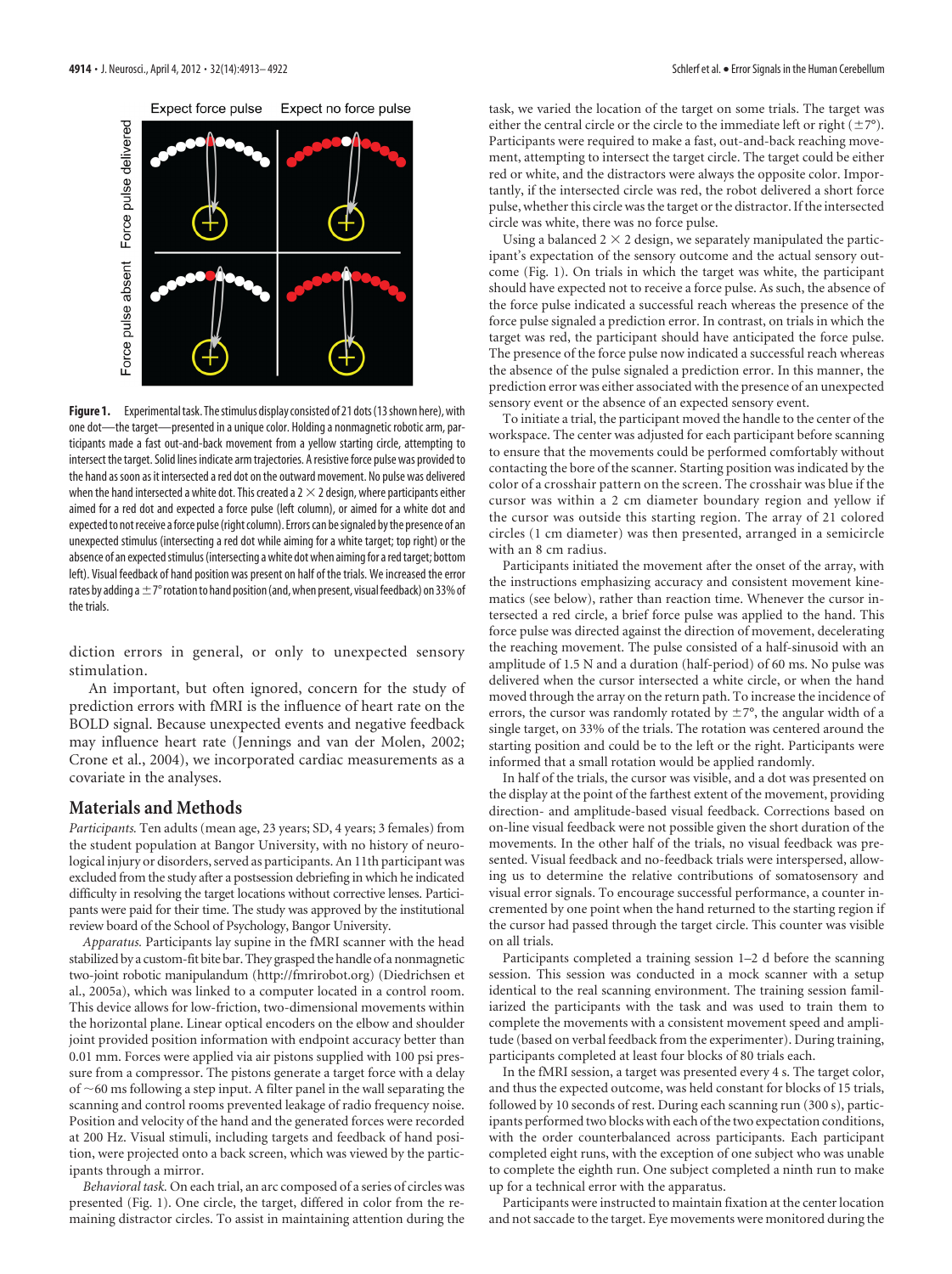fMRI session, and participants were informed at the end of each run if they made any eye movements. Very few saccades were detected during the task.

*Scan acquisition*. Data were acquired on a 3 T Philips Intera system (Philips Medical Systems). For functional runs, we used an echo planar imaging sequence with sensitivity-encoded MRI (Pruessmann et al., 1999) and a sensitivity encoding factor of 2. Twenty-four oblique slices (1.8 mm thickness; 0.3 mm gap; repetition time, 2 s), oriented  $\sim$  45 degrees from horizontal, were selected to optimize coverage of the cerebellum and brainstem. Each slice was acquired as a  $96 \times 96$  matrix (field of view was 24.0  $\times$  24.0 cm) with a voxel size of 1.88  $\times$  1.88  $\times$  2.1 mm. Each run contained 150 volumes. For anatomical localization, a highresolution T1-weighted structural image was acquired with 0.67  $\times$  $0.67 \times 0.7$  mm resolution using a magnetization-prepared rapidacquisition gradient echo sequence.

Because physiological variables are known to influence the BOLD response (Glover et al., 2000; Shmueli et al., 2007; Birn et al., 2008; Chang et al., 2009), we recorded cardiac and respiration rate during the functional runs. Heart rate was recorded at 500 Hz using a four-lead EKG system integrated with the Phillips scanner. Respiration was recorded at 100 Hz using a pneumatic compression belt.

*Imaging analysis.* Functional images were converted to four-dimensional Nifti files (http://www.cabiatl.com/mricro/mricron/dcm2nii.html) and analyzed using SPM5 (http://www.fil.ion.ucl.ac.uk/spm/software/spm5). Images were corrected for slice timing, realigned to correct for residual head movement (using rigid-body realignment), and coregistered to the anatomical image. Following this preprocessing, unsmoothed images were analyzed in native space using a general linear model.

Event-related regressors were created for eight trial types (two expectation conditions  $\times$  two outcomes  $\times$  two visual feedback conditions) as delta functions, time-locked to target onset. These functions were convolved with the canonical hemodynamic response function. While the target location varied slightly across trials, pilot analysis suggested that this manipulation did not affect BOLD data, thus we did not include this effect in our model. Heart and respiration rate were estimated using the Physiological Log Extraction for Modeling toolbox (http://sites.google. com/site/phlemtoolbox/). The heart rate time series was computed following the methods outlined in Chang et al. (2009). After marking the time of the peak of the QRS waveform, we identified all heartbeats within a 6 s window, centered at the time of a single volume in the fMRI time series. The average interbeat interval was computed, inverted, and multiplied by 60 to compute beats per minute. This time series was then shifted by 0-11 TRs. The resulting 12 regressors were used directly as covariates.

For the group analysis, we first normalized the anatomical images to a high-resolution cerebellar template [Spatially Unbiased Infratentorial Template (SUIT) (Diedrichsen, 2006)], We used the resulting transformation to bring the contrast images (the weighted sums of single beta images, not images of *t* values) into a common template space. The normalized contrast images were then smoothed with a threedimensional Gaussian kernel (5 mm FWHM). We performed a randomeffects analysis on these images for statistical evaluation.

## **Results**

# **Kinematics and learning**

Subtle differences in movement kinematics can induce substantial changes in the cerebellar BOLD signal (Seidler et al., 2002). Given this, we trained subjects in a separate session to match several key measures of performance, including movement time, peak velocity, and reach amplitude, across trial types. These kinematic variables were also measured during the fMRI session. Analyses of these data indicated that the error and correct trials were exactly matched (Table 1). Inspection of the velocity profiles (Fig. 2) revealed a slight effect of the presence of the force pulse, but no effect of the expectation and, importantly, no interaction between expectation and outcome. Thus, kinematics were very similar regardless of whether a trial contained a prediction error.

#### **Table 1. Behavioral performance**

|                          | Pulse expected |              | Pulse unexpected |              |  |  |
|--------------------------|----------------|--------------|------------------|--------------|--|--|
|                          | Pulse          | No pulse     | Pulse            | No pulse     |  |  |
| Proportion of trials (%) | 52.3 (6.46)    | 47.7(6.46)   | 49.1(4.21)       | 50.9 (4.21)  |  |  |
| Time to feedback (ms)    | 181.8 (15.4)   | 182.2(15.5)  | 184.0 (16.75)    | 185.1 (21.9) |  |  |
| Time to reversal (ms)    | 280.5 (36.0)   | 312.8 (31.9) | 283.6 (34.8)     | 311.8 (35.1) |  |  |
| Return time (ms)         | 504.4 (77.1)   | 480.2 (56.3) | 502.2 (73.3)     | 463.4 (63.4) |  |  |
| Peak velocity (cm/s)     | 57.8 (5.76)    | 57.8 (5.98)  | 57.2(5.14)       | 57.3 (5.29)  |  |  |
| Reach Amplitude (cm)     | 9.05(0.99)     | 10.72(1.53)  | 8.95(0.92)       | 10.57(1.54)  |  |  |

Time to feedback is calculated from response initiation until the cursor reached the edge of thestimulus arc. Time to reversal is calculated from movement initiation until the zero-crossing of the velocity, and return time is calculated from the time of the movement reversal to movement termination near the starting position. Values are presented as between-participant means (and SDs). Error trials (middle two columns, italicized) occurred when the outcome did not match the expectation.



**Figure 2.** Behavioral performance during scanning. *a*, Average velocity profiles along the principal direction of motion in the four conditions during the fMRI session, averaged across participants (between-participant standard error shown as shaded regions). The average timing of the force pulse is indicated by the vertical lines, with dashed lines corresponding to the onset and offset of the pulse and the solid line corresponding to the peak of the force pulse. Hand velocity was most affected by the presence or absence of the force pulse, while neither the expected outcome nor the mismatch between expected and actual outcome had an effect. *b*, Sample velocity profiles from a representative subject (subject 2, third MRI block). Velocity profiles were affected by the presence of the force pulse (top vs bottom), but kinematics were unaffected by behavioral errors (e.g., the graphs on the bottom show similar velocity profiles despite the fact that the bottom left graph contains a prediction error while the expectation is confirmed on the bottom right).

This pattern of results was present both at the group level (Fig. 2*a*) and for individual subjects (Fig. 2*b*).

Kinematic measurements were analyzed using a  $2 \times 2$ repeated-measures ANOVA with the factors Feedback Expectation (expect presence or absence of a force pulse) and Movement Outcome (experience presence or absence of a force pulse). Systematic differences in kinematics between correct and error trials would be manifest as an interaction in this analysis. No significant main effects or interactions were observed for the movement time (expectation:  $F_{(1,9)} = 1.7$ ,  $p = 0.23$ ; outcome:  $F_{(1,9)} = 0.04$ ,  $p = 0.85$ ; interaction:  $F_{(1,9)} < 0.01$ ,  $p > 0.92$ ) or peak velocity (expectation:  $F_{(1,9)} = 1.22$ ,  $p = 0.30$ ; outcome:  $F_{(1,9)} = 0.07$ ,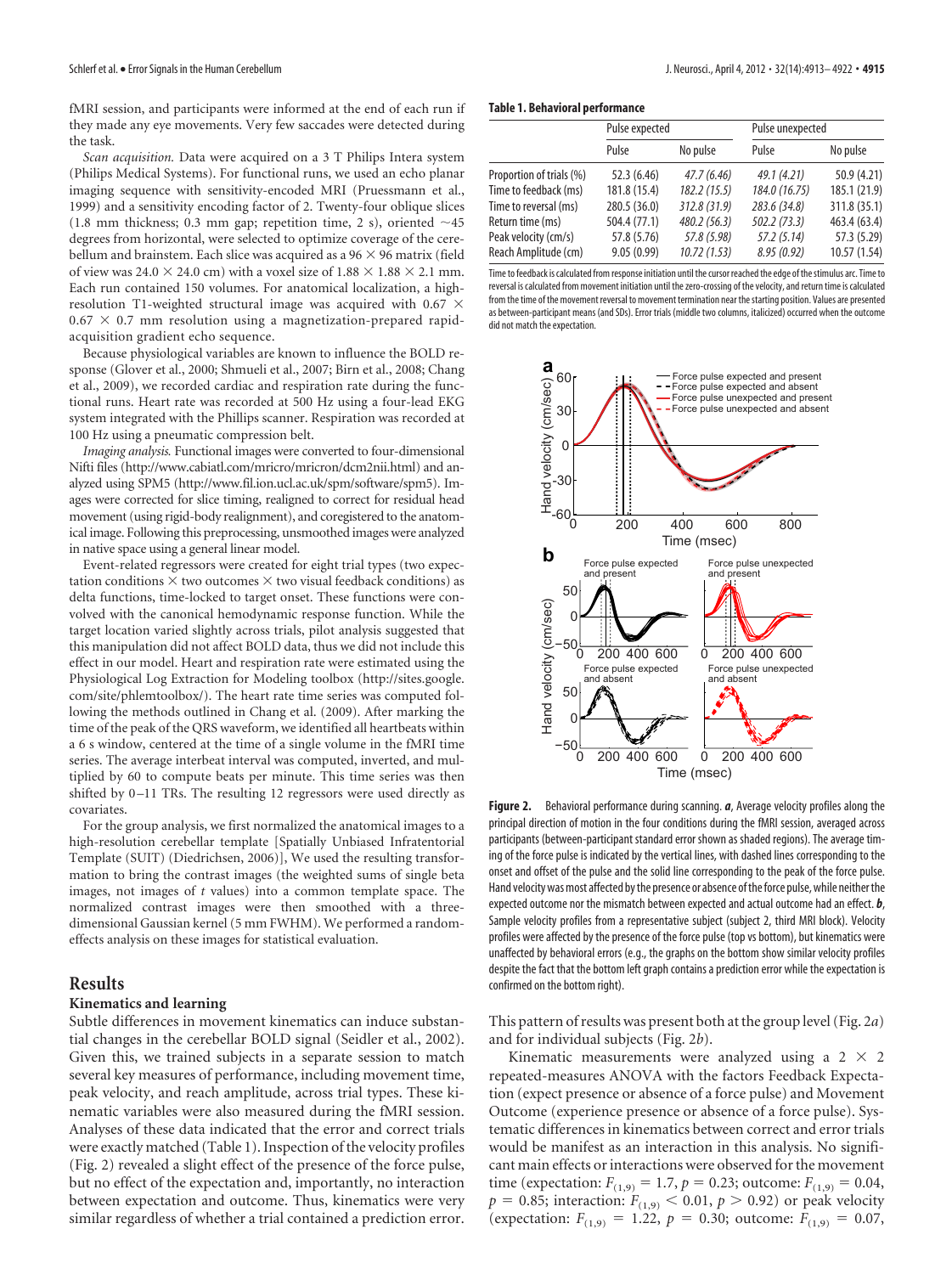$p = 0.8$ ; interaction:  $F_{(1,9)} < 0.01$ ,  $p > 0.92$ ). For movement amplitude, the effect of movement outcome was significant  $(F_{(1,9)} = 66, p \le 0.0001)$ . Movement amplitude was shorter by 1.6  $cm (SD = 0.64 cm)$  on trials with a force pulse because the force pulse was applied against the direction of movement. The main effect of expectation was marginally reliable ( $F_{(1,9)} = 4.32$ ,  $p =$ 0.06), with the mean amplitude larger by 0.13 cm (SD =  $0.2$ ) when participants expected a force pulse. Most importantly, however, the two factors did not interact  $(F_{(1,9)} < 0.01, p > 0.92)$ . Indeed, not only were all of the interaction terms nonsignificant, but they were very close to zero. Thus, our extended training was successful in equating movement parameters across the different expectation outcomes. This ensures that the critical fMRI comparison between correct and error trials (the interaction between expectation and outcome) is based on trials well matched with respect to basic kinematic variables.

Interestingly, the behavioral data also showed that participants adapted their behavior based on the movement outcome. After experiencing a force pulse, participants reached faster  $(F_{(1,9)} =$ 8.44,  $p < 0.05$ ) and slightly farther ( $F_{(1,9)} = 52.23$ ,  $p < 0.001$ ) on the next trial compared with movements following trials without a force pulse. The change is consistent with the hypothesis that the expected probability of a force pulse is adjusted based on the prediction error from the last trial (Thoroughman and Shadmehr, 2000). Thus, the behavioral results indicate that these prediction errors produce subtle behavioral changes, even though the participants were successfully trained to produce similar movements regardless of whether or not they expected a force pulse.

### **Cerebellar activation, uncorrected for physiological variation**

We first examined the contrast of Movement versus Rest to ensure that we are able to activate the cerebellum in this task. Figure 3*a* shows the regions activated when making a reach. We found the expected activation in the anterior (lobule V/VI) and inferior (lobule VIII) hand representation on the ipsilateral side (Grodd et al., 2001; Wiestler et al., 2011), with some spread to the contralateral hemisphere, but in general no activation in Crus I and Crus II.

To detect regions of the cerebellum that encode sensory prediction errors, we contrasted error trials and correct trials. This should identify areas sensitive to prediction errors arising from both the presence of unexpected sensory stimulation and the absence of expected sensory stimulation. In our initial analysis, this comparison (Fig. 4*a*) revealed no areas within the cerebellum that showed a larger increase in the BOLD signal on trials involving prediction errors compared with trials in which the predicted outcome was experienced. Surprisingly, these initial results revealed the opposite outcome: the BOLD response in the cerebellum on error trials was generally lower than the BOLD response on correct trials. Correct trials were associated with significantly greater activation than incorrect trials in large clusters of Crus I and II ( $p < 0.05$  corrected; Table 1), lobules that are typically not associated with sensorimotor control (Stoodley and Schmahmann, 2009). Indeed, these regions were specifically not activated in the contrast of movement versus rest (Fig. 3*a*). Furthermore, this decrease in activation was very broad, covering almost the entire cerebellar cortex. This lead us to suspect that there may have been an artifact present in our data, causing a spurious signal decrease following error trials.

## **Relationship of heart rate and prediction errors**

We next examined how basic physiological processes such as heart rate and breathing were related to the occurrence of errors



**Figure 3.** fMRI results, comparing movement against rest. *a*, Standard analysis (no cardiac covariates) shows increased (red) and decreased (blue) BOLD response associated with movement. Activation is largely ipsilateral in lobules V, VI, and VIII. *b*, After accounting for heart rate fluctuations, the response is slightly decreased in size, but the spatial distribution remains the same. Images are thresholded at  $p<$  0.01, uncorrected, with statistical significance assessed by evaluating the volume of the active cluster. Numerous clusters of significant spatial extent ( $p$   $<$ 0.05 after correction for multiple comparisons; Table 2) were detected.

in our reaching task. Heart rate deceleration is observed when people anticipate making a response (Damen and Brunia, 1987) or terminate a prepared response (Jennings et al., 1991). Heart rate deceleration has also been observed following movement errors (Jennings and van der Molen, 2002) or feedback about nonmotor, cognitive errors (Crone et al., 2005). Although the influence of heart rate and breathing on fMRI data has been described (Glover et al., 2000; Shmueli et al., 2007; Birn et al., 2008; Chang et al., 2009), the potential impact of these factors on BOLD measurements of performance and learning has not been considered.

A slight drop in heart rate was visible during the intertrial interval between movements (Fig. 5*a*), possibly reflecting cardiac deceleration associated with the anticipation of the forthcoming trial (Damen and Brunia, 1987). Importantly, there was also a decrease in heart rate when participants committed an error compared with that observed on correct trials (Fig. 5*b*). The magnitude of this difference was  $\sim$ 1% of mean heart rate and lasted for  $\sim$ 8 s. We averaged the normalized heart rate over a 4 s window following the response (i.e., the intermovement interval). These data were analyzed with a  $2 \times 2$  repeated-measures ANOVA involving the factors Feedback Expectation and Movement Outcome. Neither main effect was reliable (Expectation:  $F_{(1,9)} = 0.27, p = 0.62$ ; Outcome:  $F_{(1,9)} = 4.02, p = 0.076$ , despite a trend toward increased heart rate following a somatosensory stimulus (0.2%). Importantly, the interaction was highly significant  $(F_{(1,9)} = 19.83, p = 0.002)$ . Thus, heart rate decelerated following either type of error. A similar analysis of breathing rate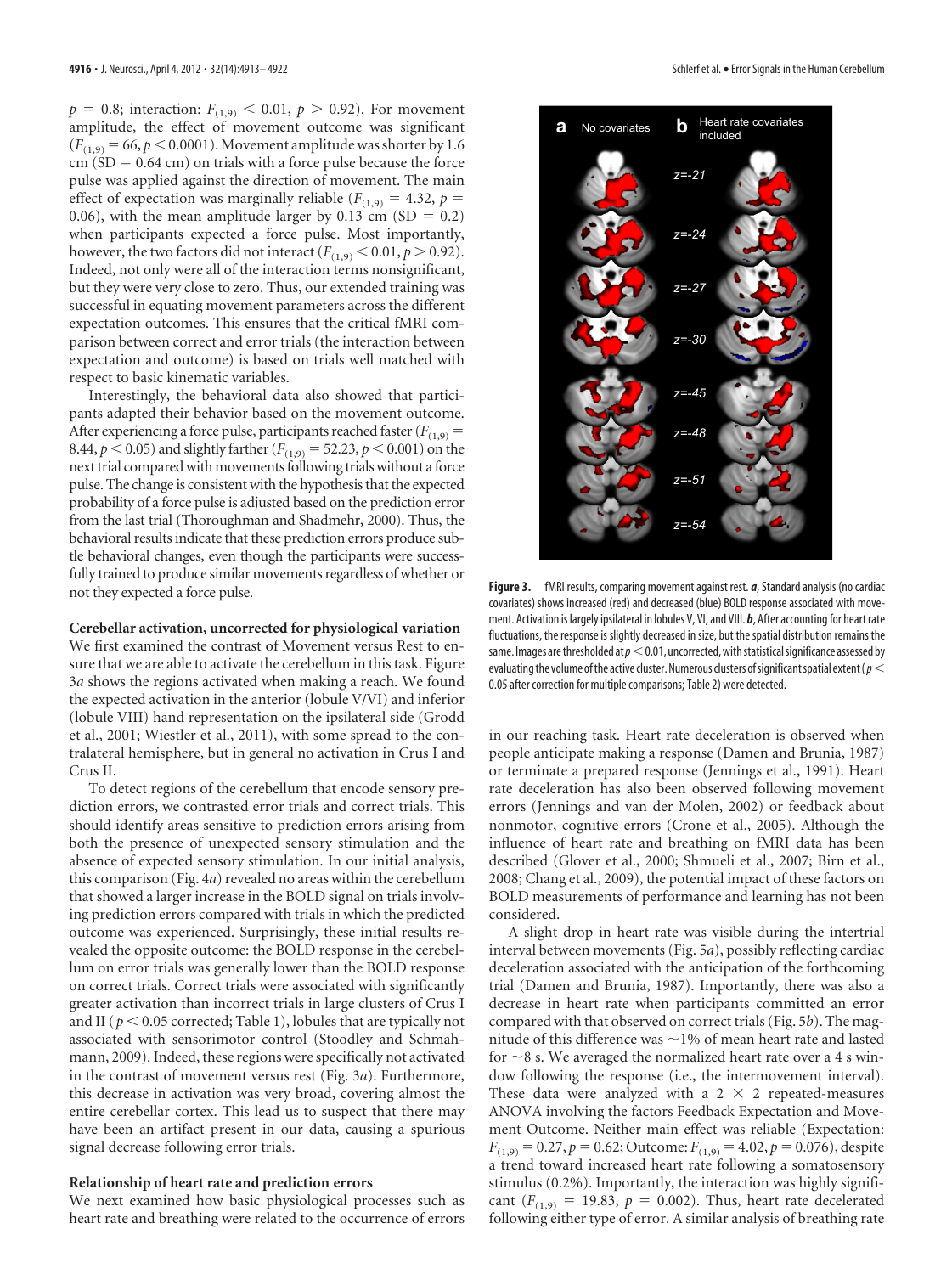### **Table 2. MNI coordinates of activation clusters**

|                                                      | Cluster      |                  | Peak voxel                |      | MNI coordinates (mm) |              |       |       |                                                                                 |
|------------------------------------------------------|--------------|------------------|---------------------------|------|----------------------|--------------|-------|-------|---------------------------------------------------------------------------------|
| Contrast                                             | Significance | D<br>(corrected) | Volume<br>$\text{cm}^3$ ) | Ζ    | D<br>(uncorrected)   | X            | y     | Ζ     | Cerebellar lobules                                                              |
| <b>Error Trials <math>&gt;</math> Correct Trials</b> | **           | 0.001            | 1.00                      | 3.66 | 0.000                | 24           | $-48$ | $-20$ | Right V and VI                                                                  |
| Correct Trials > Error Trials                        | $***$        | 0.000            | 2.13                      | 3.94 | 0.000                | $-46$        | $-62$ | $-36$ | Left VI, Crus I, Crus II                                                        |
|                                                      | $***$        | 0.000            | 1.40                      | 3.72 | 0.000                | 48           | $-66$ | $-36$ | Right Crus I, Crus II, VIIb                                                     |
|                                                      | $***$        | 0.000            | 1.19                      | 3.62 | 0.000                | $\mathbf{0}$ | $-62$ | $-30$ | Right VI, Crus I, Crus II; Vermis VI through VIIIb                              |
|                                                      | **           | 0.005            | 0.80                      | 3.10 | 0.001                |              | $-50$ | $-16$ | Bilateral I through V                                                           |
|                                                      | ⋇            | 0.037            | 0.56                      | 3.47 | 0.000                | $-2$         | $-72$ | $-40$ | Bilateral Crus II, VIIb, IX; Vermis VIIIa and VIIIb                             |
| Unexpected Sensory Stimulus $>$ Other Trials         | ns           |                  |                           |      |                      |              |       |       |                                                                                 |
| Other Trials > Unexpected Sensory Stimulus           | $***$        | 0.000            | 1.66                      | 3.70 | 0.000                | $-6$         | $-56$ | $-36$ | Left VI, Crus I, and IX; Bilateral Crus II and VIIb; Vermis<br>VIIIa, VIIIb, IX |
|                                                      | $***$        | 0.000            | 1.88                      | 4.14 | 0.000                | $-24$        | $-60$ | $-30$ | Left VI, Crus I, Crus II                                                        |
|                                                      | $***$        | 0.001            | 1.09                      | 4.01 | 0.000                | 16           | $-76$ | $-32$ | Right VI, Crus I, Crus II; Vermis VI                                            |
|                                                      | $\ast$       | 0.013            | 7.44                      | 3.31 | 0.000                | $-28$        | $-50$ | $-34$ | Left VI, Crus I, Crus II                                                        |
| Sensory Stimulus Trials > No Stimulus                | ns           |                  |                           |      |                      |              |       |       |                                                                                 |
| No Stimulus Trials > Sensory Stimulus                | $***$        | 0.000            | 2.840                     | 4.01 | 0.000                | $-12$        | $-70$ | $-32$ | Left VI through VIIIa                                                           |
| Visual Feedback $>$ No Feedback                      | <b>ns</b>    |                  |                           |      |                      |              |       |       |                                                                                 |
| No Visual Feedback $>$ Feedback                      | $***$        | 0.000            | 2.296                     | 4.64 | 0.000                | $-2$         | $-32$ | $-42$ | Right V, VI, IX and X                                                           |
|                                                      | **           | 0.004            | 0.896                     | 3.61 | 0.000                | $-28$        | $-48$ | $-30$ | Left V, VI, Crus I                                                              |
|                                                      | $\ast$       | 0.016            | 0.704                     | 4.25 | 0.000                | 14           | $-70$ | $-36$ | Right Crus I, Crus II, VIIb; Vermis VI                                          |
|                                                      | ⋇            | 0.024            | 0.648                     | 4.14 | 0.000                | $-24$        | $-78$ | $-28$ | Left Crus I, Crus II                                                            |
| Move $>$ Rest                                        | $***$        | 0.000            | 31.032                    | 5.31 | 0.000                | 30           | $-42$ | $-28$ | Bilateral I through VIIIa; Right VIIIb, IX, X; Vermis<br>VIIIb, IX              |
| $Rest$ $>$ Move                                      | $***$        | 0.000            | 3.392                     | 4.02 | 0.000                | 16           | $-84$ | $-30$ | Right Crus I, Crus II                                                           |
|                                                      | $***$        | 0.004            | 1.288                     | 4.04 | 0.000                | $-22$        | $-84$ | $-30$ | Left Crus I, Crus II                                                            |

Shown are the clusters of activation for the contrasts of interest. We present the volume of the cluster, the peak voxel activation, the MNI coordinates [in SUIT space (Diedrichsen, 2006)], as well as the anatomical extent lobules (Diedrichsen et al., 2009)<sup>7</sup>. \* $p < 0.05$ , \*\* $p < 0.005$ .



**Figure 4.** fMRI results, contrasting error trials and correct trials. Images are thresholded at  $p < 0.01$ , uncorrected, with statistical significance assessed by evaluating the volume of the active cluster. *a*, Standard analysis (no cardiac covariates) shows a decrease in BOLD response (blue) on error trials compared with correct trials. No cerebellar clusters showed a larger response on error trials. **b**, After accounting for heart rate fluctuations, a significantly error-related cluster ( $p < 0.002$  after correction for multiple comparisons) is observed in right lobules V and VI (red). *c*, Signal change for all eight conditions in the ROI analysis of error-selective voxels. The BOLD response is elevated for both types of errors (inner bars). This error signal was not modulated by the presence or absence of visual feedback.

failed to reveal any systematic relationship of this physiological variable to our behavioral conditions.

Can the observed cardiac deceleration following error trials explain why the BOLD signal was lower on error trials compared with correct trials? To test for this possibility, we first determined how variation in heart rate influenced the cerebellar BOLD signal. Previous work suggested that the effects of heart rate on BOLD last for  $\sim$  24 s (Shmueli et al., 2007; Chang et al., 2009). We therefore chose to estimate the influence of heart rate at temporal lags of 0-22 s by including 12 regressors, each consisting of the instantaneous heart rate shifted temporally by 2 s: the first regressor contained the instantaneous heart rate, the second contained the heart rate delayed by 2 s, and so forth. Using this model, we estimated the cerebellar cardiac response function for our participants. A positive relationship was observed between heart rate and cerebellar BOLD response with a delay of  $\sim$ 4 s; at these lags, therefore, a decrease in heart rate was associated with a decrease in the BOLD response. The response function was relatively homogenous across three subdivisions of the cerebellum, which were selected to correspond to the distribution territories of the primary cerebellar arteries. This function was similar to that observed for the neocortex, though with a less pronounced dip at 12 s (Chang et al., 2009). Heart rate had a significant effect on the BOLD signal for 57% of the cerebellar voxels  $(F_{(12,108)})$ 2.354,  $p < 0.05$  corrected using false discovery rate), regardless of whether these voxels were relevant for the movement task (Fig. 5*c*). Overall, the addition of

cardiac regressors accounted for  $\sim$ 3% of the total variance of the raw BOLD signal across the cerebellar cortex. In the same area, the behavioral regressors accounted for  $\sim$ 1.6% of the total variance.

The preceding analyses indicate that both heart rate and behavior influence the BOLD signal. Given that these two variables are not independent, it is important to carefully consider whether we can separate the influence of these factors. That is, if we wish to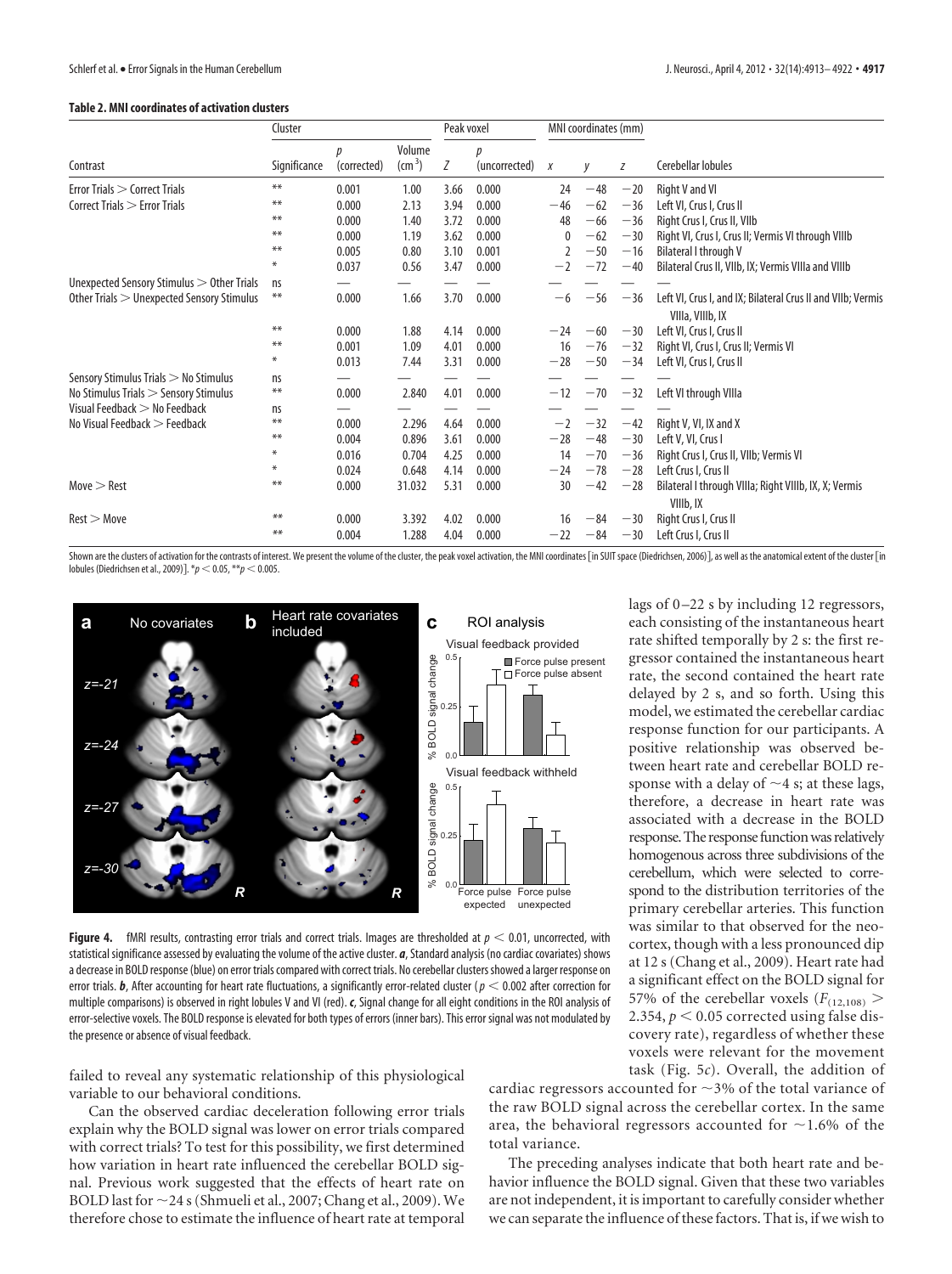estimate the effect of error trials independent of the accompanying change in heart rate, it is necessary to demonstrate that there is substantial variation in heart rate that is independent of the behavioral outcome. To examine this, we conducted a multiple regression analysis using the error contrast as the independent variable and heart rate at specific lags as the dependent variable. The largest coefficient of determination  $(R^2)$  was observed with a heart rate lag of 6 s. Even at this lag, the error regressor only explained 2% of the total variance of the rate fluctuations. Much of the variance was explained by other outcomeindependent factors, such as the occurrence of the rest phases (which also led to a drop in heart rate).

Given this relative independence, we entered the 12 heart rate regressors and the behavioral regressors into a single linear model. Since the two sets of regressors are slightly codependent, the expected variance of the regressors of interest will increase. The size of this increase can be analytically calculated, because the expected variance of the regression coefficients is proportional to  $(X^TX)^{-1}$ , where *X* is the design matrix (Dale, 1999). In our case, the expected variance of the error contrast increased by  $16\%$  (SD = 13%) through the inclusion of the 12 heart rate regressors. Thus, while there was some loss of accuracy, there was sufficient variation in heart rate—independent of

whether the trial contained an error or not—to enable the accurate estimation of the BOLD response to both physiological and behavioral factors.

## **Cerebellar activation, corrected for heart rate variation**

When looking at the response to movement (Fig. 3*b*), we can see that the estimates of the BOLD signal changes were slightly lower after the addition of physiological factors into the model, consistent with the idea that some of the increases were not due to increases in neural activity, but to increases in heart rate during movement phases. Overall, however, the location of the activation was largely unchanged.

We again compared trials with and without prediction errors, including a correction for heart rate in our model (Fig. 4*b*). The widespread activation decreases that had been observed on error trials compared with correct trials were no longer observed, confirming our intuition that these decreases in signal were artifactual. Instead, a single cerebellar region showed increases in activation on error trials (1 cm<sup>3</sup> with  $t > 2.82$ ,  $p < 0.01$ , clusterwise *p* value corrected for multiple test:  $p < 0.002$ ). The cluster lies in the right hemisphere, in lobules V and VI, a region associated with movement and somatosensation of the right hand (Rijntjes et al., 1999; Grodd et al., 2001). The effect was also evident in an analysis of individual datasets. In nine of the 10 participants, a significant increase of activation on error trials was observed in a cluster within the hand area of right lobule V/VI (height threshold,  $p = 0.05$  uncorrected, extend threshold = 160 mm<sup>3</sup>). In contrast, only three of 10 participants showed clusters of this size



**Figure5.** Changes in heartrate and effect on cerebellar BOLDsignal.*a*, Instantaneous heartratefor error(dark gray) and correct (light gray) trial, expressed as proportion of baseline and aligned to the movement onset (0 s). Neighboring movements are indicated as dashed vertical lines.Data are averaged across alltrials and participants, andshadedregions indicate between-subject standard error. Evoked signal following error and correct trials were significantly different ( $p < 0.002$ ). *b*, Difference between error and correct trials as percentage of the heart rate during baseline. The heart rate is depressed for  $\sim$ 8 s after error trials compared with correct trials. *c*, Horizontal slices through the cerebellum showing regions where the inclusion of heart rate regressors explains asignificant proportion of the variability. Images are threshold corrected for multiple comparisons using a 5% false discovery rate. *d*, The cerebellar cardiac response function was estimated by including 12 regressors, corresponding to the instantaneous heart rate delayed by 0-22 s. The size of the beta value for these regressors provides an estimate of the influence of heart rate on the BOLD response at each time lag.

in a control region of comparable size (left Crus I). Interestingly, seven of 10 participants also showed an error-related cluster in left lobule VIII, and eight had active clusters in right lobule VIII. However, this region did not reach significance at the group level. Overall, therefore, our results clearly show a neural signature of prediction errors in motor-related regions of the human cerebellum, an effect that would have been missed if we did not correct for BOLD signal changes induced by heart rate.

Critically, the response within this region was similar for both the presence of unexpected sensory stimulation and the absence of expected sensory stimulation (Fig. 3*c*). Thus, the cerebellar activation related to prediction errors in this region was not asymmetric. To directly test the idea that other cerebellar regions may selectively encode errors signaled by the presence of an unexpected sensory stimulus, we compared these trials against the other three trial types. This contrast failed to reveal any reliable effects in the cerebellum (Fig. 6*a*). Thus, this null result provides further support for the hypothesis that the cerebellum is responsive to sensory prediction errors in a general sense and is not restricted to the processing of unexpected sensory events.

Similarly, the cerebellar BOLD signal did not respond strongly to sensory input: a contrast of the presence or absence of the force pulse revealed no active clusters (Fig. 6*b*). This finding is in agreement with reports that light somatosensory stimulation does not lead to reliable increases in cerebellar BOLD signal (Wiestler et al., 2011).

In a final analysis, we examined whether the cerebellar error signal depended on visual feedback of the cursor. On trials with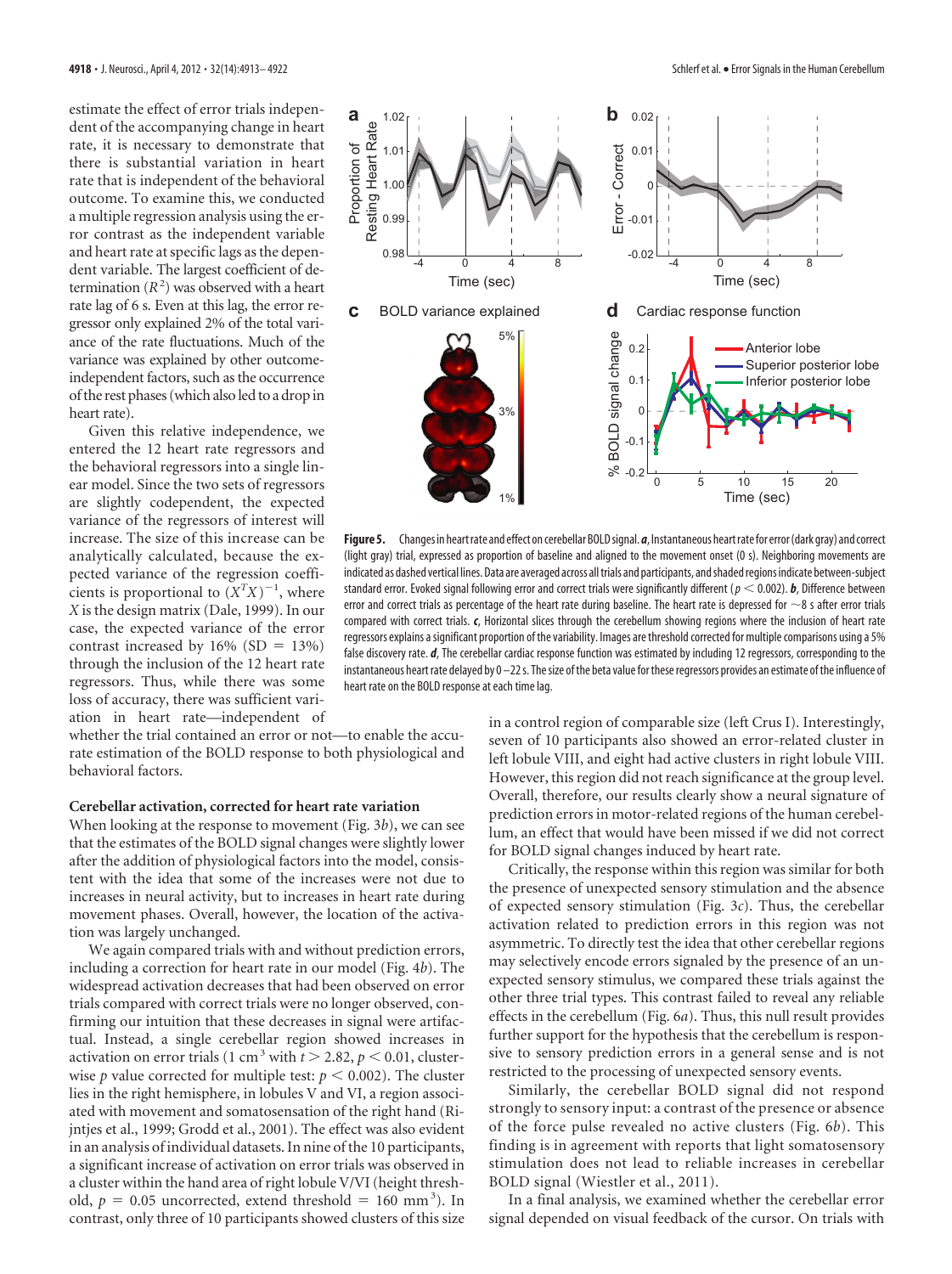

**Figure 6.** Additional fMRI contrasts of interest. *a*, Comparing trials involving an unexpected force pulse to the other conditions, small clusters of inactivation (blue) were present, though none were large enough to reach statistical significance. *b*, Comparing trials with and without force pulses showed no regions that were more active in response to somatosory stimuli. The absence of somatosensory stimuli increased activation in a significantly large cluster in the left superior posterior hemisphere ( $p < 0.001$  after correction for multiple comparisons), likely resulting from the larger return movement required. Physiological covariates were included, and all images were thresholded at  $p<$  0.01, uncorrected, with statistical significance assessed by evaluating the volume of the active cluster.

visual feedback, there are two error signals, a somatosensory signal that occurs when the force pulse is experienced when unexpected or not experienced when expected, and a visual signal indicating that the cursor did not move in the predicted direction. On trials without visual feedback, the trial outcome (correct or error) was only signaled by somatosensory information. We did not find any differences in cerebellar activation between trials with and without visual feedback. Moreover, no significant clusters were observed in an interaction analysis of the factors Vision and Outcome (correct vs incorrect).

We also explored the effect of visual feedback in a region of interest analysis. For this analysis, we created spherical ROIs (3 mm radius) on a subject-by-subject basis, centered at the voxel in right lobules V and VI, which demonstrated the strongest error related activity. We then extracted the average signal change across these voxels. These data were analyzed with a three-way ANOVA with factors Sensory Stimulation, Sensory Expectation, and Visual Feedback (with subject identity entered as a random effect). Reflecting the selection criterion, the activation was strongest on error trials (Stimulation  $\times$ Expectation interaction:  $F_{(1,9)} = 27.28, p < 0.001$ ). Importantly, this effect was not modulated by the presence or absence of Visual Feedback (three-way interaction:  $F_{(1,9)} = 1.89$ ,  $p > 0.2$ ), a comparison which is independent of our selection criteria. The independent main effect of Visual Feedback approached reliability in these voxels ( $F_{(1,9)} = 4.33$ ,  $p < 0.07$ ), but did not interact with Sensory Stimulation ( $F_{(1,9)} = 2.67$ ,  $p > 0.13$ ) or Sensory Expectation ( $F_{(1,9)} = 0.08$ ,  $p > 0.75$ ). Together, these results indicate that the observed error-related activity was driven by the somatosensory mismatch, rather than visual feedback of the erroneous trajectory.

#### **Inferior olivary responses to prediction errors**

An important consideration for the study of sensory prediction errors with fMRI is that it is currently unknown whether climbing fiber activity affects the cerebellar BOLD signal (Zhang et al., 2003; Diedrichsen et al., 2010). In contrast, there is substantial



**Figure 7.** ROI analysis of the inferior olive (IO). *a*, Before considering heart rate, the right inferior olive showed a general decrease in activation compared with rest, although this was not significant. *b*, Following the inclusion of heart rate covariates into the model, neither the right nor the left olive showed a significant change in heart rate from rest in any of the four conditions. *c*, Effect of different physiological variables on the BOLD signal in the inferior olive. Left, Nearly 25% of the variance of the BOLD signal could be explained by the cardiac or respiratory phase (Glover et al., 2000), consistent with the proximity of the inferior olive to the arterial blood supply. Right, Heart rate alone accounted for  $\sim$  2% of the variance in the BOLD signal in the olive.

evidence that increased mossy fiber input leads to a strong vasodilatory response, and hence to an increase in BOLD signal (Thomsen et al., 2009; Howarth et al., 2010). Thus, error-related signal increases cannot be evaluated as evidence of climbing fiber activity. Previous studies, however, have argued that activity in the climbing fiber system can be observed through conventional BOLD imaging of the inferior olivary complex (Xu et al., 2006; Liu et al., 2008). To test for the presence of such signals in our current dataset, we identified a region encompassing the inferior olive in SUIT space using a brainstem atlas (http://www. dartmouth.edu/~rswenson/Atlas/BrainStem), and subsequently warped this ROI back into individual space for analysis. However, we failed to detect any error-related activity in these voxels (Fig. 7), regardless of whether physiological covariates were ignored (Fig. 7*a*) or included (Fig. 7*b*) in the analysis. This null result is tempered by the fact that nearly 25% of the variance of the olivary signal was related to the cardiac and respiratory phase (Fig. 7*c*). While previous studies have revealed BOLD variation within the inferior olive (Xu et al., 2006; Liu et al., 2008), they did not take physiological factors into account at all. Our current results underline the challenges involved in discriminating neural signal from physiological noise within the BOLD response in the olivary complex (Harvey et al., 2008).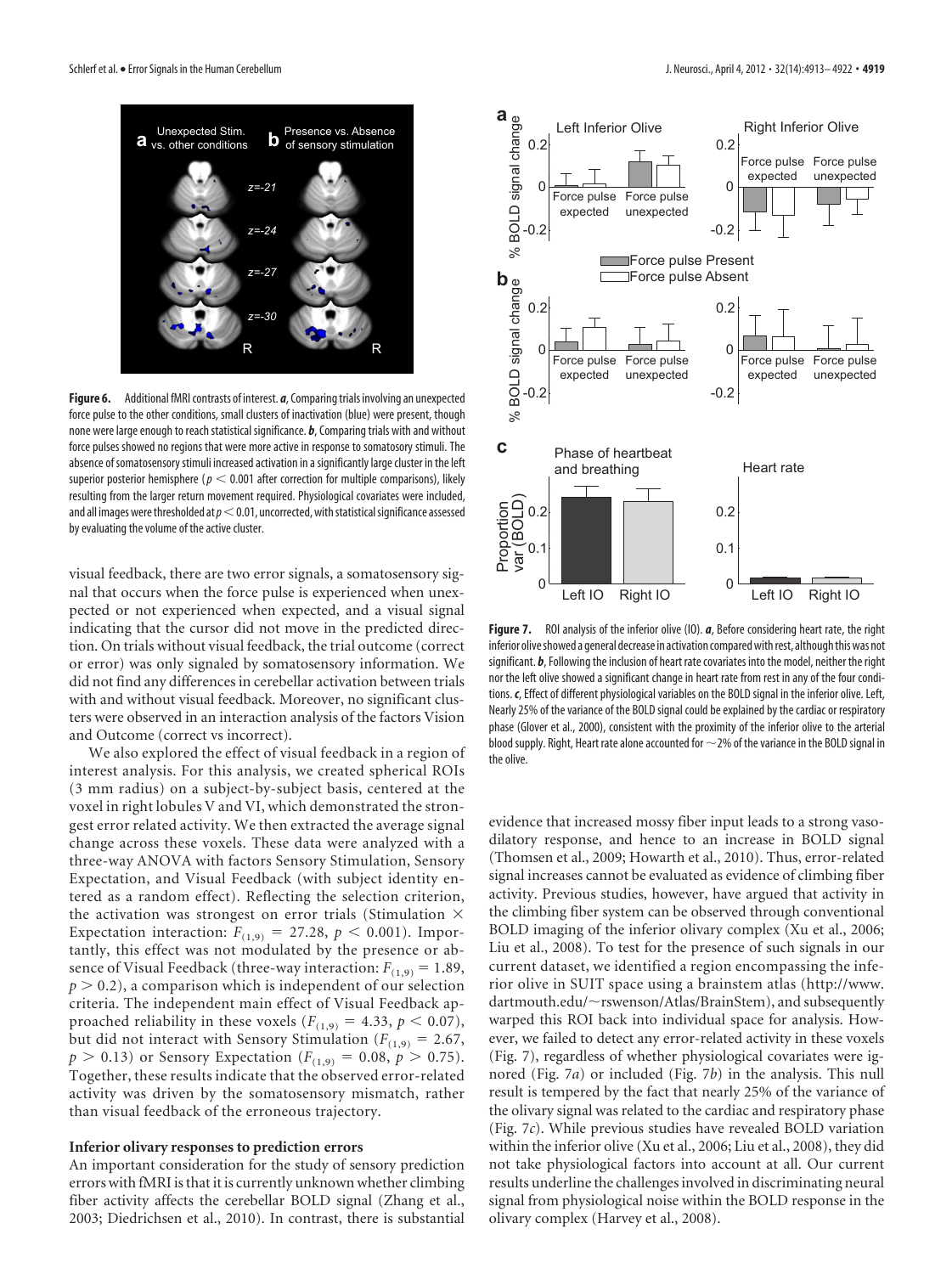# **Discussion**

The current results reveal a representation of somatosensory prediction errors in the human cerebellum. A restricted region, cerebellar lobules V and VI, showed an increased BOLD response to prediction errors arising from either the unexpected occurrence of a sensory event or the unexpected omission of an expected somatosensory stimulus. These regions are also active during movement. Notably, had we ignored the influence of heart rate or failed to record it concurrently with behavior, we would have either missed this response entirely or erroneously concluded that prediction errors cause a broad decrease in cerebellar BOLD response.

Our study underscores the need to carefully correct for the influence of heart rate and breathing when studying cerebellar function with fMRI. This issue is also relevant for neuroimaging studies focusing on brainstem nuclei such as the inferior olive, given that this region is highly sensitive to physiological factors (Harvey et al., 2008). The inclusion of physiological regressors is especially important when, as in our study, heart rate covaries with one or more of the experimental manipulations.

Sensory prediction errors are central to our understanding of cerebellar function and its contribution to behavior. Damage to the cerebellum results in learning deficits (Smith and Shadmehr, 2005; Martin et al., 1996; Maschke et al., 2004; Morton and Bastian, 2006; Tseng et al., 2007), which can be attributed to a failure of short-term learning or adaptation. Adaptation is characterized as an error-driven process, where the errors experienced during one trial lead to a corrective adjustment in the motor output on the next trial (Thoroughman and Shadmehr, 2000; Donchin et al., 2003; Cheng and Sabes, 2006; Wolpert et al., 2011). The specific circuitry of the cerebellum has long been thought to be an ideal neural circuit for error-based learning (Marr, 1969; Albus, 1971; Ito, 2001). Such mechanisms are often evoked in explaining the cerebellar contribution to model systems of motor learning such as eyeblink conditioning (Gellman and Miles, 1985; Berthier and Moore, 1986; Christian and Thompson, 2003) and gain adjustment in the vestibulo-ocular reflex (Ito, 1998; Sadeghi et al., 2010). The current results point to a signature of sensory prediction error representation in the human cerebellum, which could be used for learning in more complex reaching tasks.

The results of previous imaging studies of the cerebellum, while consistent with an error processing interpretation, are problematic due to a number of confounding factors. For example, Imamizu and colleagues (2000) demonstrated greater cerebellar BOLD signal early in learning, an epoch in which prediction errors are greatest. However, the response may have been related to corrective movements that are also prominent during this period. Similarly, a recent study (Fautrelle et al., 2011) reported more lobule VI activity (bilateral) when participants caught objects whose weight was unpredictable compared with when the object's weight was predictable. While broadly consistent with our finding here, some of this activation may have been due to sensory or motor differences caused by online corrections, which were triggered by experiencing the unexpected weight. While in the current study, on-line corrections may have occurred after the force pulse, we succeeded in tightly matching kinematic parameters across correct and error trials. Therefore, differences found in the cerebellar BOLD signal cannot have been caused by kinematic differences induced by on-line corrections, but provide strong evidence of the representation of somatosensory errors.

Blakemore and colleagues (1998, 2001) previously showed less cerebellar activation on trials in which a self-generated action produced predictable sensory stimulation compared with when the same stimulation was applied in the absence of movement and thus unexpected. It is puzzling that this sensory error signal was observed contralateral to the arm receiving the stimulation, given that somatosensory representations in the cerebellum are generally ipsilateral (Grodd et al., 2001). It is also noteworthy that this study used a blocked design in which the participant either produced sinusoidal movement (with predictable sensory consequences) or received similar sensory stimulation without movement. Our event-related design provides a more direct approach to address hypotheses about the response to sensory prediction errors that are relevant for the motor system, and additionally allowed us to test both the presence of unexpected stimuli and the absence of predicted stimuli.

Neurophysiological evidence, obtained across a range of tasks, have led to the hypothesis that cerebellar error representation is asymmetric. During eyeblink conditioning, complex spike activity increases following the unexpected delivery of an aversive air puff. In contrast, complex spikes are not observed during extinction (McCormick et al., 1985); here, an error occurs when an expected air puff is not presented. Similarly, neuronal activity in the inferior olive of the cat during reaching movements responds asymmetrically to unexpected events (Horn et al., 2004). Olivary responses are observed when an unexpected obstacle disrupts the trajectory, as well as when an unexpected stimulus is applied during the postural phase of the trial. This response is absent when the animal attempts to contact a target that has been removed (the absence of an expected tactile stimulus). It should be noted that, in this study, vision of the target was not precluded; thus, the absence of the expected somatosensory stimulation from contacting the target may not constitute an error given that the animal could see that the target had been withdrawn. Indeed, other studies have shown that climbing fiber signals can be elicited by the unexpected absence of a tactile stimulus, at least when an immediate corrective movement is produced (Andersson and Armstrong, 1987). Our design allows a more direct comparison of errors resulting from the unexpected presence or unexpected absence of a somatosensory stimulus. We observed a similar increase in the cerebellar BOLD signal in both situations.

The cerebellar error signal, evident in the arm area of lobules V and VI, may not reflect a sensory-prediction error per se, but rather provide a signal that the movement has failed to achieve the behavioral goal. We believe this hypothesis does not provide a parsimonious account of our results. The behavioral data clearly show that the direction of the error signal was behaviorally relevant. Indeed, despite instructions and training designed to maintain a constant kinematic profile, participants (unknowingly) showed trial-to-trial adjustments in their behavior, speeding up after experiencing a force pulse and slowing down when the force pulse was absent. It is this type of involuntary trial-by-trial adaptation that is disrupted in patients with cerebellar lesion (Martin et al., 1996; Maschke et al., 2004; Diedrichsen et al., 2005b; Smith and Shadmehr, 2005; Morton and Bastian, 2006; Tseng et al., 2007; Golla et al., 2008).

An error-based hypothesis would predict that the cerebellar signal should carry information about the form of the error (e.g., absence or presence of the force pulse in our study). While we could not detect a reliable difference between the two types of errors, this failure was likely due to the limited spatial resolution and design of our study. If separate but nearby (or interdigitated) populations of neurons are activated in response to different prediction errors, the changes in the BOLD response are likely to be highly similar. Advances in high-resolution imaging combined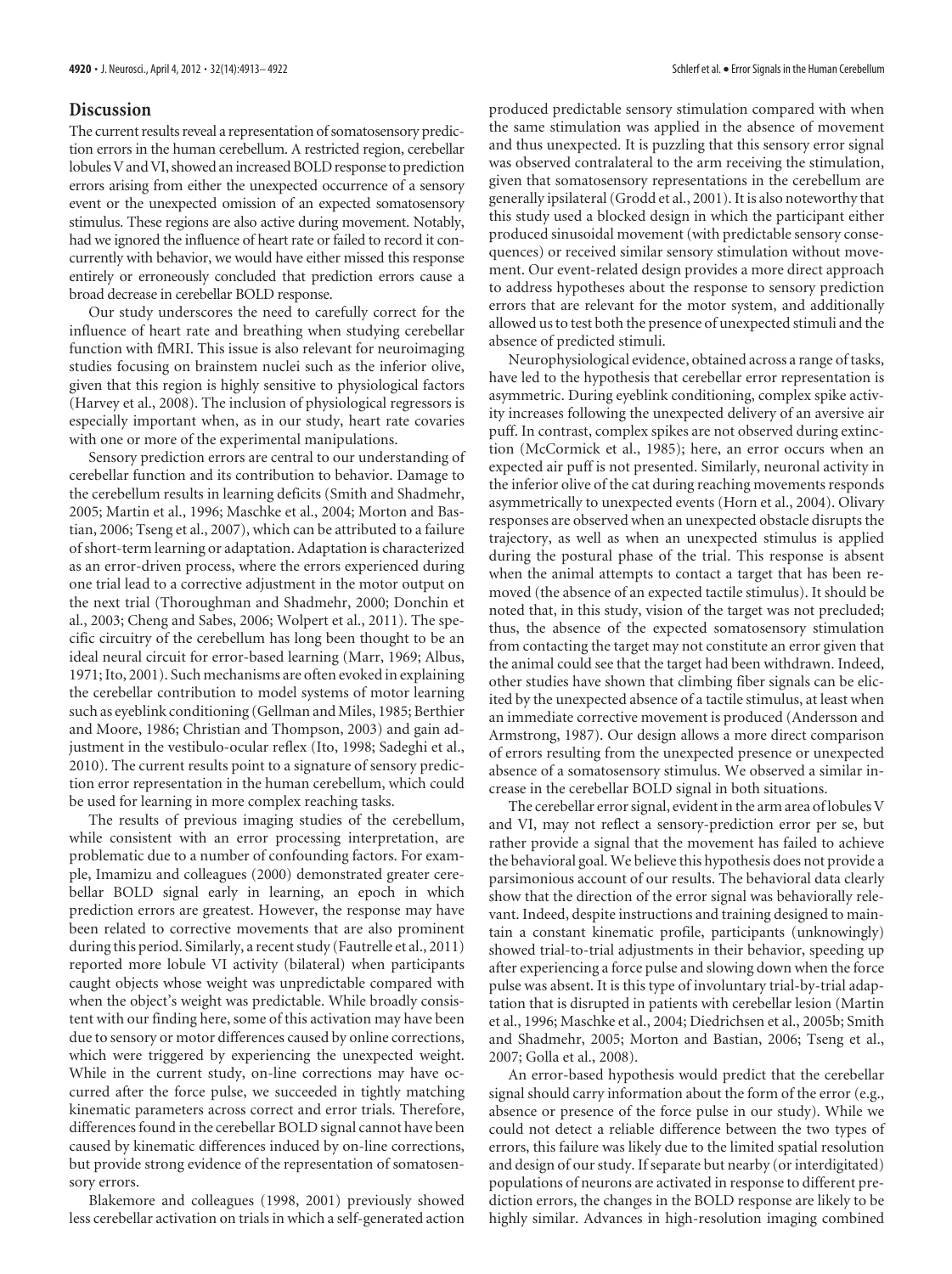with multivariate analysis techniques promises to provide a useful tool to analyze the information content within regions of activation (Diedrichsen et al., 2011; Wiestler et al., 2011).

Evidence to date suggests that the BOLD response in the cerebellum is primarily driven by mossy fiber activity and local processing, possibly with very little direct influence of the rate of complex spikes (Thomsen et al., 2009; Diedrichsen et al., 2010; Howarth et al., 2010; but see Zhang et al., 2003). Thus, the activation pattern we observed does not directly contradict evidence suggesting that climbing fibers selectively convey the unexpected presence of sensory events. Unfortunately, our effort to determine climbing fiber activity by studying the BOLD activation in the inferior olive was inconclusive. While we did not observe a signature of prediction errors, such activation may have been masked by physiological changes related to heart rate and breathing (Harvey et al., 2008). Previous studies that have reported error-related signal changes in the inferior olive have ignored this important factor (Xu et al., 2006; Liu et al., 2008).

Our understanding of general principles underlying the role of the cerebellum in motor learning requires the clear identification of the neural correlates of these processes. The current investigation has provided an important step by demonstrating that sensory prediction errors during reaching movements are represented within the cerebellar cortex. Moreover, these signals can represent errors conveyed by both the expected presence and unexpected absence of sensory stimulation.

#### **References**

- Albus J (1971) A theory of cerebellar function. Math Biosci 10:25-61.
- Andersson G, Armstrong DM (1987) Complex spikes in Purkinje cells in the lateral vermis (b zone) of the cat cerebellum during locomotion. J Physiol 385:107–134.
- Berthier NE, Moore JW (1986) Cerebellar Purkinje cell activity related to the classically conditioned nictitating membrane response. Exp Brain Res 63:341–350.
- Birn RM, Smith MA, Jones TB, Bandettini PA (2008) The respiration response function: the temporal dynamics of fMRI signal fluctuations related to changes in respiration. Neuroimage 40:644 – 654.
- Blakemore SJ, Wolpert DM, Frith CD (1998) Central cancellation of selfproduced tickle sensation. Nat Neurosci 1:635– 640.
- Blakemore SJ, Frith CD, Wolpert DM (2001) The cerebellum is involved in predicting the sensory consequences of action. Neuroreport 12:1879 –1884.
- Chang C, Cunningham JP, Glover GH (2009) Influence of heart rate on the BOLD signal: the cardiac response function. Neuroimage 44:857– 869.
- Cheng S, Sabes PN (2006) Modeling sensorimotor learning with linear dynamical systems. Neural Comput 18:760 –793.
- Christian KM, Thompson RF (2003) Neural substrates of eyeblink conditioning: acquisition and retention. Learn Mem 10:427– 455.
- Crone EA, Jennings JR, Van der Molen MW (2004) Developmental change in feedback processing as reflected by phasic heart rate changes. Dev Psychol 40:1228 –1238.
- Crone EA, Bunge SA, de Klerk P, van der Molen MW (2005) Cardiac concomitants of performance monitoring: context dependence and individual differences. Brain Res Cogn Brain Res 23:93–106.
- Dale AM (1999) Optimal experimental design for event-related fMRI. Hum Brain Mapp 8:109 –114.
- Damen EJ, Brunia CH (1987) Changes in heart rate and slow brain potentials related to motor preparation and stimulus anticipation in a time estimation task. Psychophysiology 24:700 –713.
- Desmurget M, Pélisson D, Urquizar C, Prablanc C, Alexander GE, Grafton ST (1998) Functional anatomy of saccadic adaptation in humans. Nat Neurosci 1:524 –528.
- Desmurget M, Pélisson D, Grethe JS, Alexander GE, Urquizar C, Prablanc C, Grafton ST (2000) Functional adaptation of reactive saccades in humans: a PET study. Exp Brain Res 132:243–259.
- Diedrichsen J (2006) A spatially unbiased atlas template of the human cerebellum. Neuroimage 33:127–138.
- Diedrichsen J, Hashambhoy Y, Rane T, Shadmehr R (2005a) Neural correlates of reach errors. J Neurosci 25:9919 –9931.
- Diedrichsen J, Verstynen T, Lehman SL, Ivry RB (2005b) Cerebellar involvement in anticipating the consequences of self-produced actions during bimanual movements. J Neurophysiol 93:801– 812.
- Diedrichsen J, Balsters JH, Flavell J, Cussans E, Ramnani N (2009) A probabilistic MR atlas of the human cerebellum. Neuroimage 46:39 – 46.
- Diedrichsen J, Verstynen T, Schlerf J, Wiestler T (2010) Advances in functional imaging of the human cerebellum. Curr Opin Neurol 23:382–387.
- Diedrichsen J, Ridgway GR, Friston KJ, Wiestler T (2011) Comparing the similarity and spatial structure of neural representations: a patterncomponent model. Neuroimage 55:1665–1678.
- Donchin O, Francis JT, Shadmehr R (2003) Quantifying generalization from trial-by-trial behavior of adaptive systems that learn with basis functions: theory and experiments in human motor control. J Neurosci 23:9032–9045.
- Fautrelle L, Pichat C, Ricolfi F, Peyrin C, Bonnetblanc F (2011) Catching falling objects: the role of the cerebellum in processing sensory–motor errors that may influence updating of feedforward commands. An fMRI study. Neuroscience 190:135–144.
- Gellman RS, Miles FA (1985) A new role for the cerebellum in conditioning? Trends Neurosci 8:181–182.
- Glover GH, Li TQ, Ress D (2000) Image-based method for retrospective correction of physiological motion effects in fMRI: RETROICOR. Magn Reson Med 44:162–167.
- Golla H, Tziridis K, Haarmeier T, Catz N, Barash S, Thier P (2008) Reduced saccadic resilience and impaired saccadic adaptation due to cerebellar disease. Eur J Neurosci 27:132–144.
- Grodd W, Hülsmann E, Lotze M, Wildgruber D, Erb M (2001) Sensorimotor mapping of the human cerebellum: fMRI evidence of somatotopic organization. Hum Brain Mapp 13:55–73.
- Harvey AK, Pattinson KT, Brooks JC, Mayhew SD, Jenkinson M, Wise RG (2008) Brainstem functional magnetic resonance imaging: disentangling signal from physiological noise. J Magn Reson Imaging 28:1337–1344.
- Horn KM, Pong M, Gibson AR (2004) Discharge of inferior olive cells during reaching errors and perturbations. Brain Res 996:148 –158.
- Howarth C, Peppiatt-Wildman CM, Attwell D (2010) The energy use associated with neural computation in the cerebellum. J Cereb Blood Flow Metab 30:403– 414.
- Imamizu H, Miyauchi S, Tamada T, Sasaki Y, Takino R, Pütz B, Yoshioka T, Kawato M (2000) Human cerebellar activity reflecting an acquired internal model of a new tool. Nature 403:192–195.
- Ito M (1998) Cerebellar learning in the vestibulo– ocular reflex. Trends Cogn Sci 2:313–321.
- Ito M (2001) Cerebellar long-term depression: characterization, signal transduction, and functional roles. Physiol Rev 81:1143–1195.
- Jennings JR, van der Molen MW (2002) Cardiac timing and the central regulation of action. Psychol Res 66:337–349.
- Jennings JR, van der Molen MW, Brock K, Somsen RJ (1991) Response inhibition initiates cardiac deceleration: evidence from a sensory-motor compatibility paradigm. Psychophysiology 28:72– 85.
- Krakauer JW, Ghilardi MF, Mentis M, Barnes A, Veytsman M, Eidelberg D, Ghez C (2004) Differential cortical and subcortical activations in learning rotations and gains for reaching: a PET study. J Neurophysiol 91:924 –933.
- Liu T, Xu D, Ashe J, Bushara K (2008) Specificity of inferior olive response to stimulus timing. J Neurophysiol 100:1557–1561.

Marr D (1969) A theory of cerebellar cortex. J Physiol 202:437– 470.

- Martin TA, Keating JG, Goodkin HP, Bastian AJ, Thach WT (1996) Throwing while looking through prisms. I. Focal olivocerebellar lesions impair adaptation. Brain 119:1183–1198.
- Maschke M, Gomez CM, Ebner TJ, Konczak J (2004) Hereditary cerebellar ataxia progressively impairs force adaptation during goal-directed arm movements. J Neurophysiol 91:230 –238.
- Mauk MD, Steinmetz JE, Thompson RF (1986) Classical conditioning using stimulation of the inferior olive as the unconditioned stimulus. Proc Natl Acad Sci U S A 83:5349 –5353.
- McCormick DA, Steinmetz JE, Thompson RF (1985) Lesions of the inferior olivary complex cause extinction of the classically conditioned eyeblink response. Brain Res 359:120 –130.
- Morton SM, Bastian AJ (2006) Cerebellar contributions to locomotor adaptations during splitbelt treadmill walking. J Neurosci 26:9107–9116.